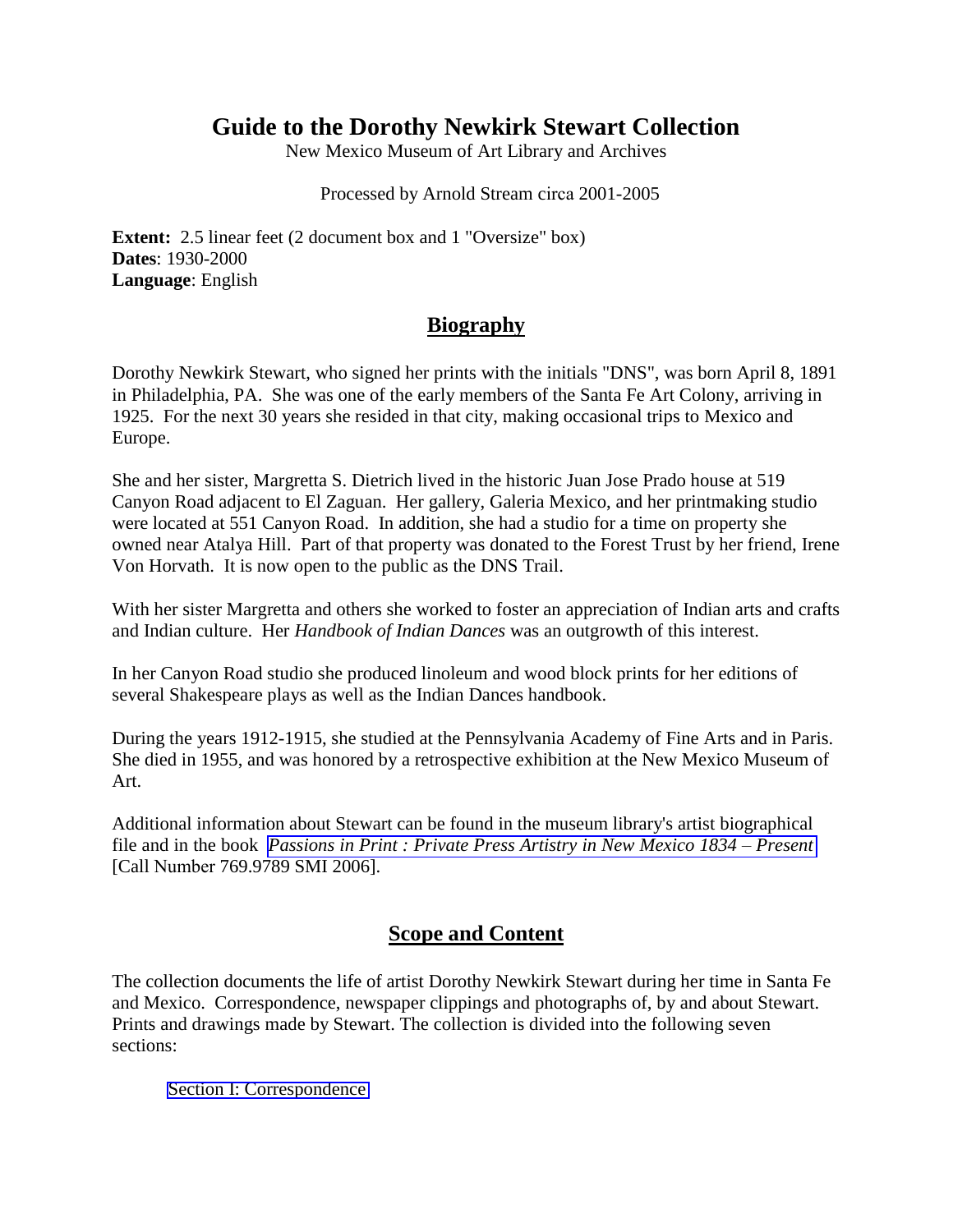<span id="page-1-0"></span>[Section II: Newspaper clippings](#page-2-0)  [Section III: Posthumous records](#page-4-0)  [Section IV: Posthumous Correspondence](#page-5-0)  [Section V: Photographs](#page-7-0)  [Section VI: Miscellaneous](#page-8-0)  [Section VII: Finished Work and Sketches](#page-9-0) 

### **Access and Use**

No restrictions

## **Acquisition information**

Gift to the Museum by The Historic Santa Fe Foundation December 31, 2000

### **Related Material**

DNS exhibited several times at the New Mexico Museum of Art and information about these shows can be found in the museum's exhibition history files.

## **Contents**

| Box 163             | Section I: Correspondence                                                                                                                                                       |
|---------------------|---------------------------------------------------------------------------------------------------------------------------------------------------------------------------------|
|                     | A. 1950s                                                                                                                                                                        |
| Folder 1            | 3-23-51: Carl Schuster to DNS 3pp. Typewritten Photocopies (2).<br>Comments on drawings of "The House of Teuhu" (Indian) and<br>other Indian Trade traditions.                  |
| Folder 2            | 12-17-55: DNS to "Dear Family" from Oaxaca, Mexico. Typewritten<br>Comments on the environment                                                                                  |
| Folder <sub>3</sub> | 3-17-56: Anne Plettenberg to Mrs. [Margretta] Dietrich. 2pp.<br>Comments on gift of DNS dress                                                                                   |
| Folder 4            | 3-20-56: Betty Wistrand to Margretta Dietrich<br>Enclosing Dana Johnson's first newspaper editorial (Missing)                                                                   |
| Folder 5            | 5-5-56: Palace of the Governor's Library [Gertrude Hill, Chief<br>Librarian] to Mrs. Charles [Margretta] Dietrich 2pp. Typewritten<br>Discusses various plans for DNS's library |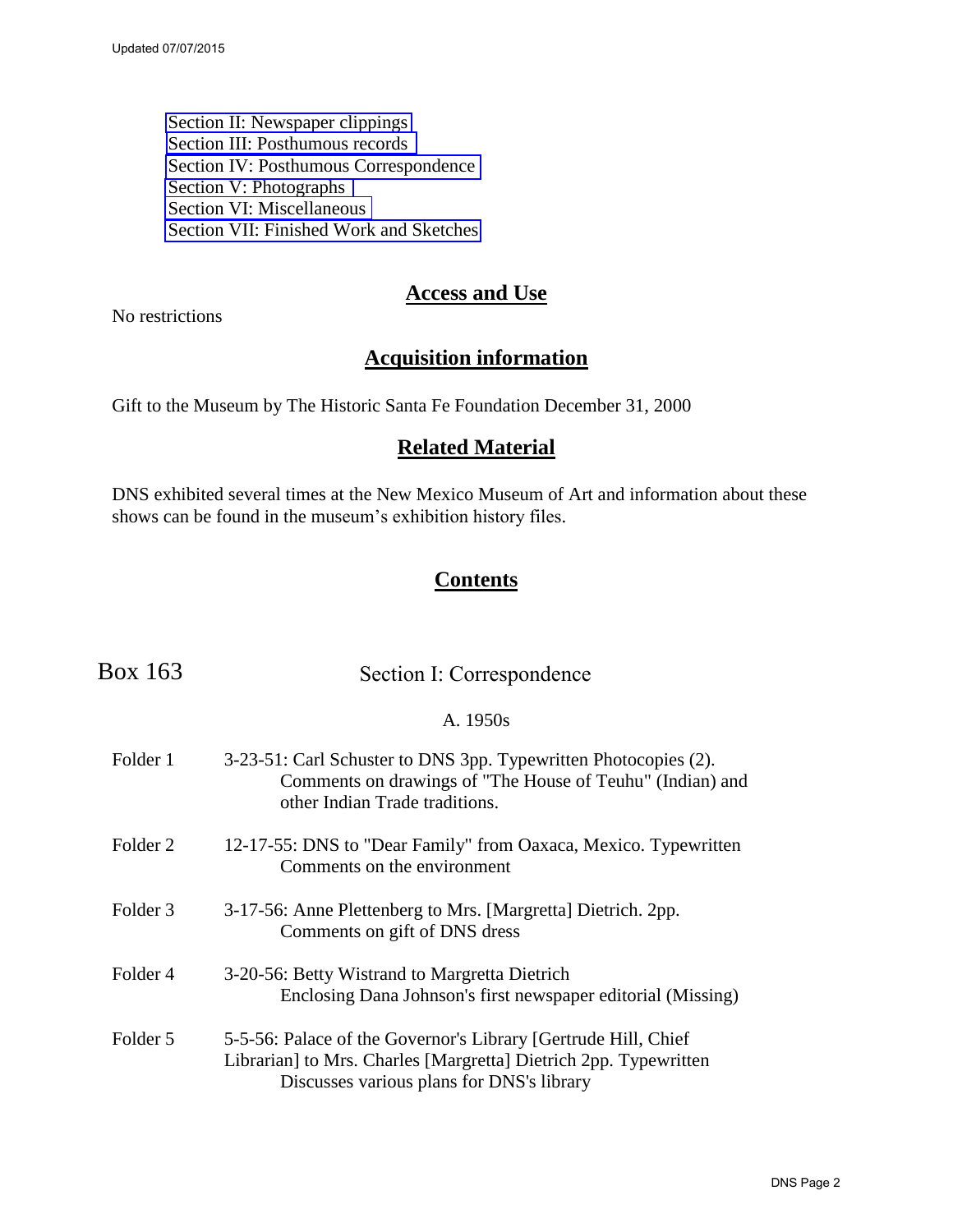<span id="page-2-0"></span>

| Folder 6            | 5-25-56: The Spanish Colonial Arts Society Inc. to Mrs. Charles<br>[Margretta] Dietrich. Typewritten.<br>Thanks for retablo and photo of DNS                                                                      |  |  |  |  |
|---------------------|-------------------------------------------------------------------------------------------------------------------------------------------------------------------------------------------------------------------|--|--|--|--|
| Folder <sub>7</sub> | 7-25-56: Margretta S. Dietrich to Dave. Typewritten.<br>Asks him to review the Retrospective Exhibit of DNA paintings to be held<br>at Museum Art Gallery, August 3-15, 1956                                      |  |  |  |  |
|                     | <b>B.</b> Year 2000                                                                                                                                                                                               |  |  |  |  |
| Folder <sub>8</sub> | The Historic Santa Fe Foundation [HSFF] to -.<br>Acknowledges donation of photo by Francoise Ulam of DNS at window<br>of her studio                                                                               |  |  |  |  |
| Folder 9            | Lois Synderman to Maria Chabot                                                                                                                                                                                    |  |  |  |  |
| Folder 10           | 5-24: Lois Synderman [Exe Director of HSFF] to Maria Chabot. 3pp.<br>Discusses plans for August show of DNS works at Board Room of El<br>Zaguan. Lists questions she will ask at preliminary meeting with Chabot. |  |  |  |  |
| Folder 11           | 7-25: Maria Chabot to Lois Snyderman. Handwritten.<br>Pleased at interest of HSFF in work of DNS                                                                                                                  |  |  |  |  |
| Folder 12           | 7-28: Receipt. By HSFF of painting of trees by DNA from Maria Chabot.<br>Photocopy.                                                                                                                               |  |  |  |  |
| Folder 13           | 10-24: Memorandum. Margaret Sedillo. Longhand. Photocopy.<br>Moses Cedillo has DNS painting, Children at First Communion, etc.                                                                                    |  |  |  |  |
| Folder 14           | 11-22: Lois Snyderman to Jan Haynes Gilmore, Virginia.<br>Thanks him for compliments on DNS exhibit at El Zaguan.                                                                                                 |  |  |  |  |
| Folder 15           | 12-15: MFA [Mary Jebsen, Acting Director] to HSFF [Peter Wirth, Chair]<br>Photocopy. Pleased to receive DNS material for inclusion in archive                                                                     |  |  |  |  |
| Folder 16           | 12-19: Memorandum: Lois Snyderman [HSFF]. Photocopy.<br>Stuart A Chase has some of DNS' "Industries in New Mexico" series in<br>Rockwell Museum in Corning, NY                                                    |  |  |  |  |
|                     | Section II: Newspaper clippings and related ephemera                                                                                                                                                              |  |  |  |  |
| Folder 1            | Newspaper clipping. New Mexican. July 2, 1950 DNS about to release her<br>handbook on Indian dances, with block prints.                                                                                           |  |  |  |  |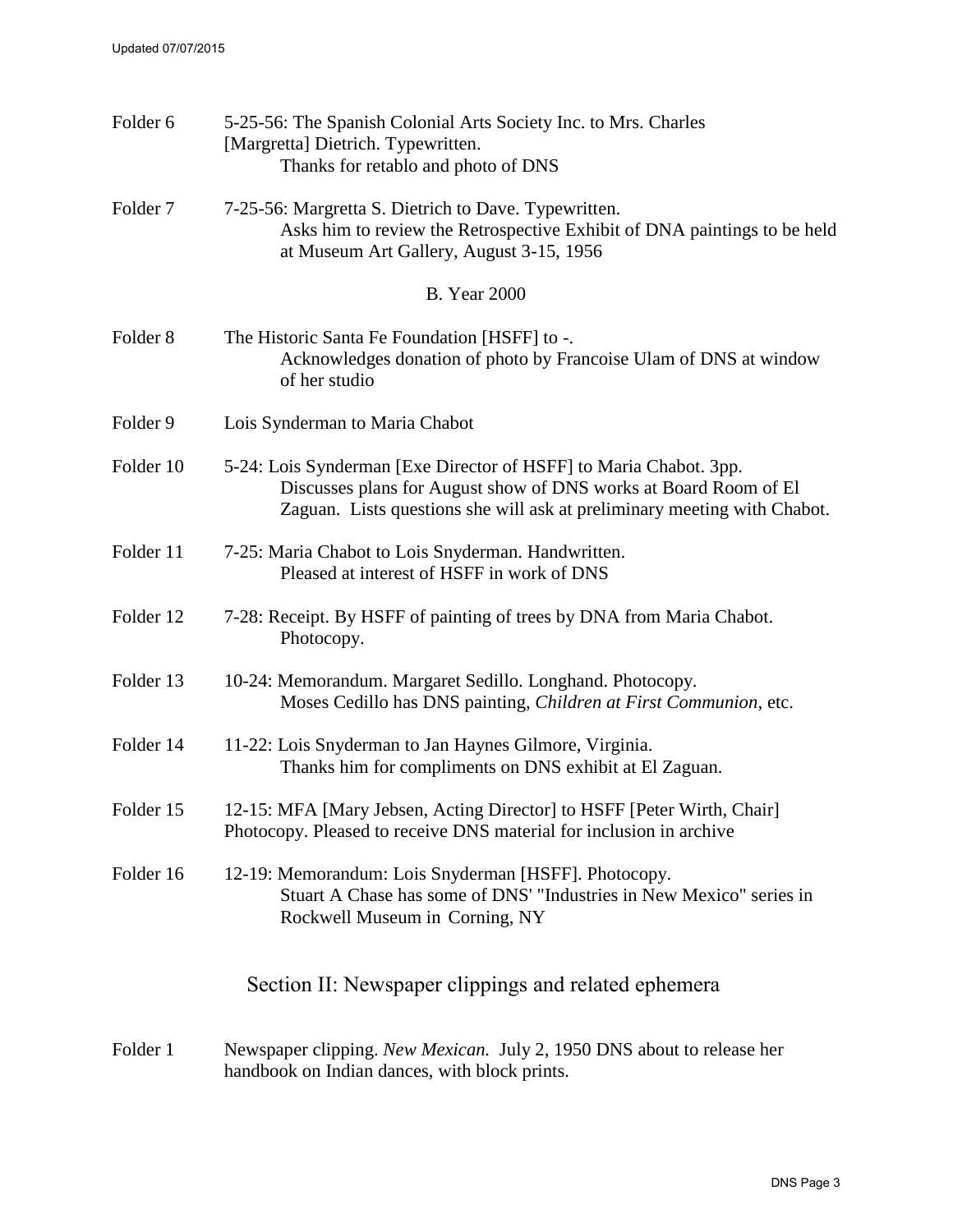| Folder 1-A          | Newspaper clipping. New Mexican. July 30, 1950<br>Article: Indian Dance book. Handy Guide. By William McNulty.                                                                                                                                  |  |  |  |
|---------------------|-------------------------------------------------------------------------------------------------------------------------------------------------------------------------------------------------------------------------------------------------|--|--|--|
| Folder 1-B          | Newspaper clipping. New Mexican. August 29, 1952.<br>Article: Attractive Handbook gives Dance History. By Calla Hay.                                                                                                                            |  |  |  |
| Folder <sub>2</sub> | Newspaper clipping. Albuquerque Tribune. May 13, 1953.<br>DNS to exhibit selection of 10 pages of wood block prints in University<br>library, part of 34-page book based on Shakespeare's Hamlet                                                |  |  |  |
| Folder 3            | Newspaper clipping. New Mexican. October 18, 1953 Article: DNS Does<br>It Again: Prints Second Shakespeare Opus. By Dave Weber. Illustrations<br>of DNS at work on second publication : abridged version of A Midsummer<br><b>Night's Dream</b> |  |  |  |
| Folder 4            | Newspaper clipping. New Mexican. October 10, 1949<br>Article. DNS Woodcut Illustrations for Hamlet etc. By Harvey B Fuller.                                                                                                                     |  |  |  |
| Folder 5            | Newspaper clipping. New Mexican. August 5, 1956. Article. About the<br>Arts. By Dave Weber. Announces opening of DNS Retrospective. Photo<br>of artist at work.                                                                                 |  |  |  |
| Folder 5-A          | Newspaper clipping. New Mexican. August 7, 1956. Retrospective of<br><b>DNS Works at State Art Museum</b>                                                                                                                                       |  |  |  |
| Folder 6            | Newspaper clipping. New Mexican. August 8, 1956. Announces<br>Retrospective at State Art Museum                                                                                                                                                 |  |  |  |
| Folder <sub>7</sub> | Announcement card. Retrospective exhibit of Paintings of DNS at MNM<br>Art Galley August 2 - August 15, 1956                                                                                                                                    |  |  |  |
| Folder <sub>8</sub> | Announcement card. Invitation to DNS memorial exhibit at ALLA on<br>April 15, 1983.<br>Reverse side: sketch labeled DNS Mexico~New Mexico 1925~1950                                                                                             |  |  |  |
| Folder 9            | Newspaper clipping. Roswell Daily Record. November 11, 1985. Museum<br>Topics. Notes gift of Mr. and Mrs. Walt Willings to Roswell Museum of<br>DNS oil titled The Spectre Deer: A Prayer for Meat                                              |  |  |  |
| Folder 10           | Invitation card. HSFF To opening of exhibition of works of DNS (1891-<br>1955) at El Zaguan. September 15, 2000                                                                                                                                 |  |  |  |
|                     | News clipping. <i>Venue North</i> . November 3, 2000.<br>Article: Remembering A Spirit by Jo Basiste. Illustrated. 2pp.                                                                                                                         |  |  |  |
|                     |                                                                                                                                                                                                                                                 |  |  |  |

Press release. HSFF. For *Pastiempo*. September 15, 2000.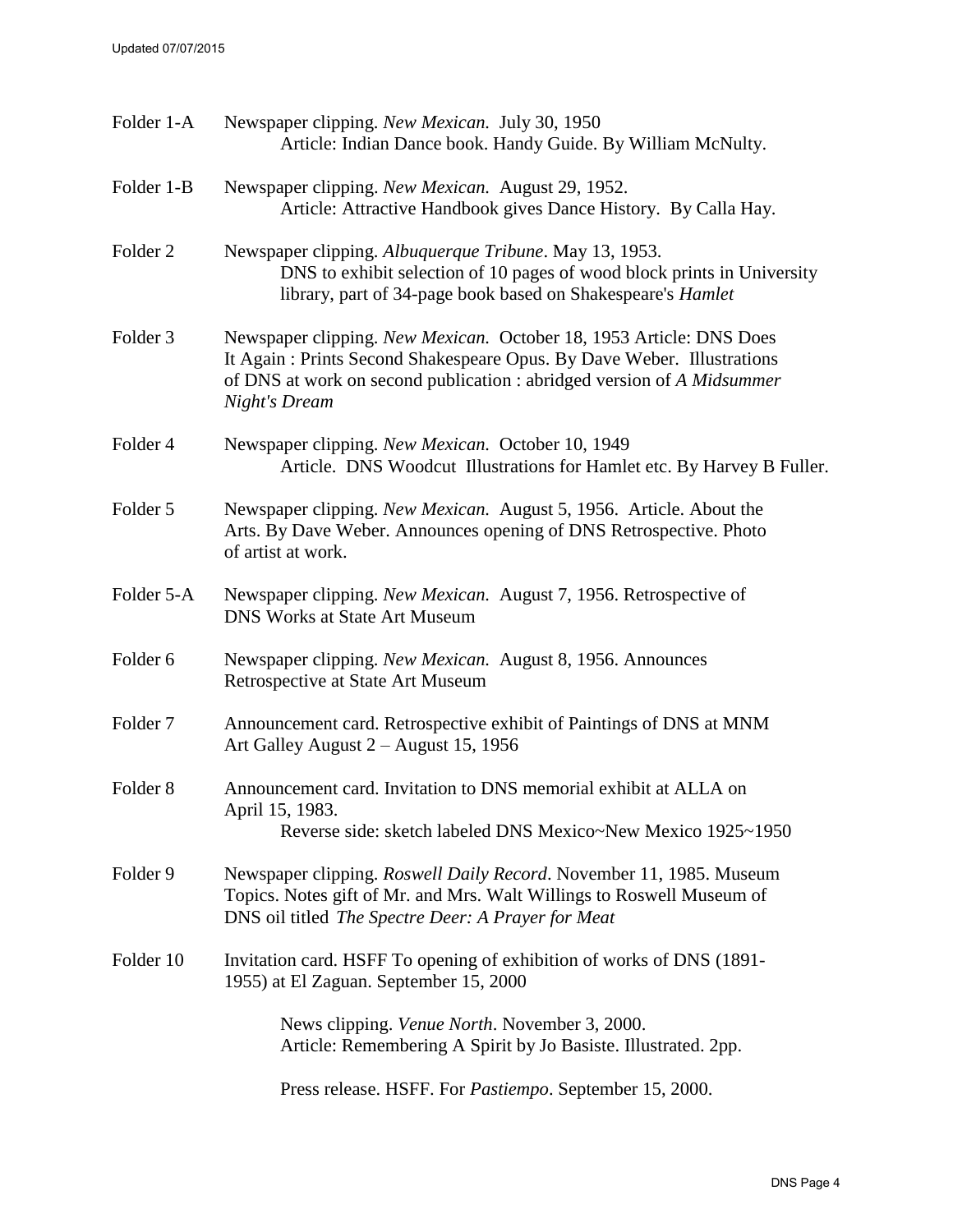- <span id="page-4-0"></span>Folder 11 Press clippings (3) n.d. Photocopies
	- 1. *New Mexican.* Article. Foundation Pulls Artwork out of storage. By Warren Honaberger. Illustrated. HSFF opens exhibit of sketches and woodcuts. Biographic sketch.
	- 2. *New Mexican.* N.d. Article. Historical Scenes in Fresco. By DNS. Photo of Artist. Biographical Sketch. Describes her work for portal of Albuquerque Little Theater in Old Town titled *Los Moros*
	- 3. *New Mexican.* N.d. Article. [ DNS] Exhibit is Lively With Portraits of Santa Feans Etc. At Martha White Memorial Gallery
- Folder 12 Letterhead. 551 Canon Road Santa Fe, NM. Block printed scene from Hamlet with quotation. Credit to DNS' Pictograph Press
- Folder 13 *Handbook of Indian dances : I, New Mexico Pueblos*  1950 hand type-set & printed on pictograph press by D.N.S. (3 copies)
	- 1952 Museum of New Mexico reprints (6 copies)
- Folder 14 *Adobe notes, or, How to keep the weather out with just plain mud*
	- 1930 original [Condition : fragile; frayed edges and water damage]

Post-It note inside back cover states "Perhaps you can use this tattered 'adobe news'" Signed Dorothy Stewart

• Photocopy of above

Section III: Posthumous records

### A. Death Records

| Folder 1 | Last Will and Testament. Dorothy Newkirk Stewart. July 5, 1955. With attached<br>instructions. Photocopy.                                        |
|----------|--------------------------------------------------------------------------------------------------------------------------------------------------|
| Folder 2 | American Embassy. Mexico, D.F. Letter to Margretta Dietrich. January 5, 1956.<br>Transmitting Foreign Service Report of Death of DNS. Photocopy. |

### Folder 3 Report of Death of An American Citizen. Dept. of State. Mexico, D.F. January 5, 1956. Photocopy. Sets forth date of death of DNS as December 24, 1955.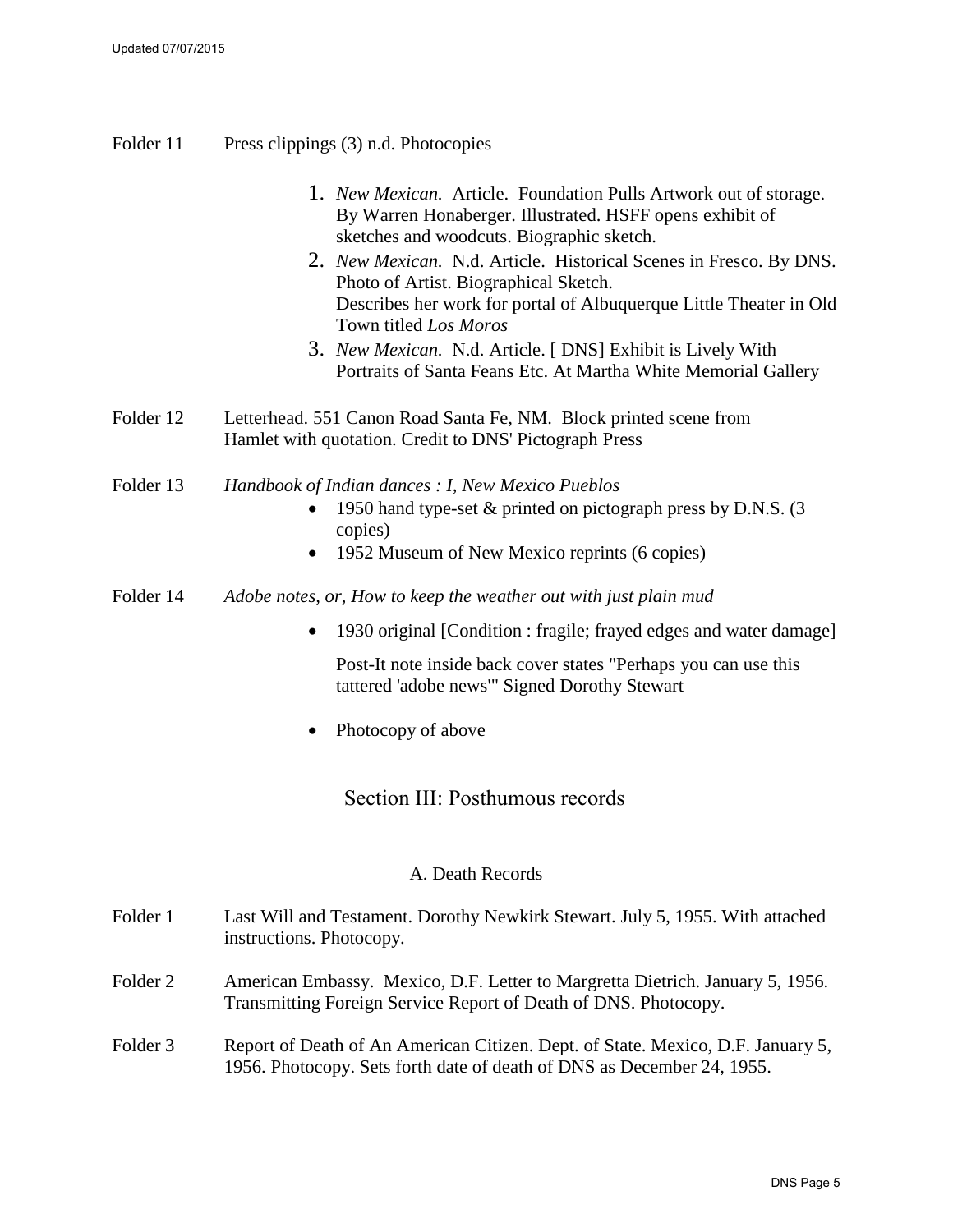<span id="page-5-0"></span>

| Folder 4            | Death Certificate. Mexico, D.F. Spanish and English. Dated December 27, 1955.<br>Photocopies.                                                                                |  |  |
|---------------------|------------------------------------------------------------------------------------------------------------------------------------------------------------------------------|--|--|
|                     | <b>B.</b> Probate Records                                                                                                                                                    |  |  |
| Folder 5            | Notice of Hearing of Final Report and Account by MSD, Executrix. Dated<br>December 25 [no year but 1956]. With Acceptance of Service and Waiver by<br>MSD. N.d. Photocopies. |  |  |
| Folder <sub>6</sub> | Inventory. At March 1956. N.d. Photocopy. No values shown. Not signed.                                                                                                       |  |  |
|                     | Other inventories. Some values set forth.                                                                                                                                    |  |  |
| Folder <sub>7</sub> | Final Report of MSD. Unsigned, undated. Photocopy.<br>Tabulation of income and expenses of estate.                                                                           |  |  |
| Folder <sub>8</sub> | Lists of memorial visitors and contributors. Sketch of DNS Memorial Trail by<br>Irene von Horvath. 9-25-89                                                                   |  |  |
|                     | Hamlet and Handbook of Indian Dances photocopies. 11-14-56                                                                                                                   |  |  |
| Folder 9            | Assignment of copyright. Estate of DNS to MSD.                                                                                                                               |  |  |
| Folder 10           | Letters (2). First National Bank of Santa Fe to C. H. Dietrich (sic).                                                                                                        |  |  |
|                     | 2-15-56: enclosing lists of estate securities and values.                                                                                                                    |  |  |
|                     | 3-5-56: list of values of a bond and a security.                                                                                                                             |  |  |
| Folder 11           | Newspaper clipping (3)                                                                                                                                                       |  |  |
|                     | Section IV: Posthumous Correspondence                                                                                                                                        |  |  |
| Folder 1            | 12-24-[55]: Maria Chabot [herein MC] to Margretta S Dietrich [herein MSD]<br>Original. Pencil. 2 pp. both sides. Written on day of DNS death.                                |  |  |
| Folder <sub>2</sub> | January – March 1956                                                                                                                                                         |  |  |
|                     | $1-5:$<br>American Embassy. Mexico D. F. to MSD.<br>Transmitting Foreign Service. Report of Death.                                                                           |  |  |
|                     | $1-10:$<br>Indian Arts Fund Inc., Santa Fe to MSD<br><b>Sympathy Note</b>                                                                                                    |  |  |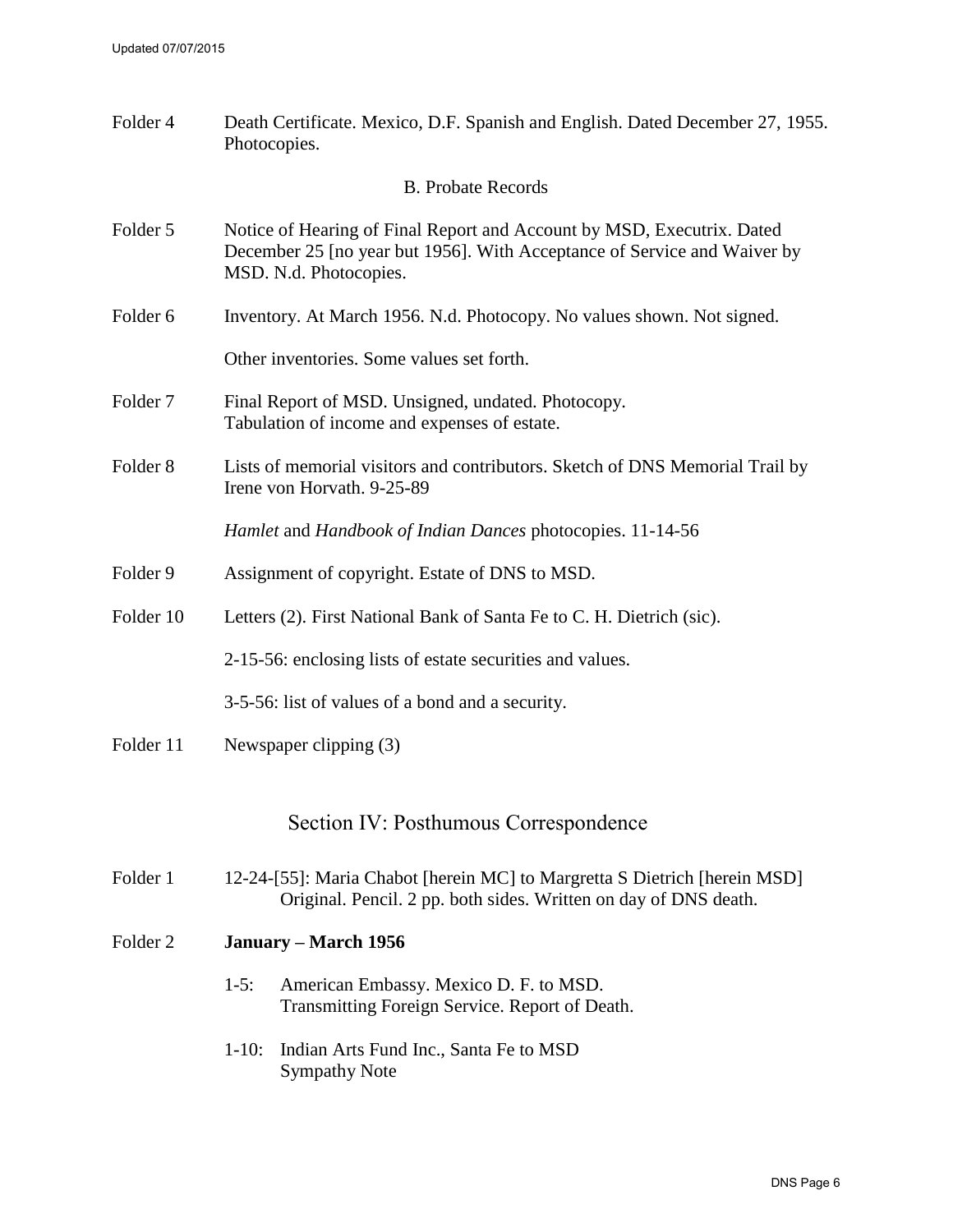|          | $1-13:$        | Public Library [Phebe Harris, Lib] to MSD.<br>Appreciates book offer                                                                  |
|----------|----------------|---------------------------------------------------------------------------------------------------------------------------------------|
|          |                | 1-20: C. Chapman to MSD<br>Enclosing \$300 as anonymous gift to DNS Memorial Fund                                                     |
|          |                | 2-12: Agnes C Sims, NYC to sister Peggy                                                                                               |
|          |                | 3-20: MSD to Mrs. Benedict                                                                                                            |
|          |                | 3-20: Betty Wistrand to MSD                                                                                                           |
| Folder 3 | $4 - 17:$      | <b>April-May 1956</b><br>John T. Watson [W. McIntosh and W.] to MSD.<br>Enclosing appraisal [missing].                                |
|          |                | 4-27: MSD to Gertrude Hill [Librarian]<br>Suggests that catalog of DNS books would be valuable                                        |
|          | $5-5:$         | Gertrude Hill to MSD                                                                                                                  |
|          | $5-25:$        | Spanish Colonial Arts Society Inc. to MSD<br>Grateful for two retablos and set of photographs                                         |
|          |                | 5-26: Gertrude Hill to MSD<br>Thanks for periodicals                                                                                  |
| Folder 4 |                | <b>June-October 1956</b>                                                                                                              |
|          |                | 6-19: MNM [Curator of Archaeology] to MSD.<br>Accepts gifts                                                                           |
|          |                | 6-20: MSD to House of St. Luke.                                                                                                       |
|          | Circa $6-30$ : | Catherine to MSD<br>Encloses poem by Georgie S. Galbraith, Little Elegy.                                                              |
|          | $7 - 25:$      | MSD to Dave-<br>Asks him to review the retrospective of DNS paintings to be held at the<br>Museum Art Gallery from August 3-15, 1956. |
|          |                | 10-30: Watson, McIntosh and W. to MSD                                                                                                 |
| Folder 6 |                | <b>November-December 1956</b>                                                                                                         |
|          |                | 11-13: Watson, McIntosh to MSD,                                                                                                       |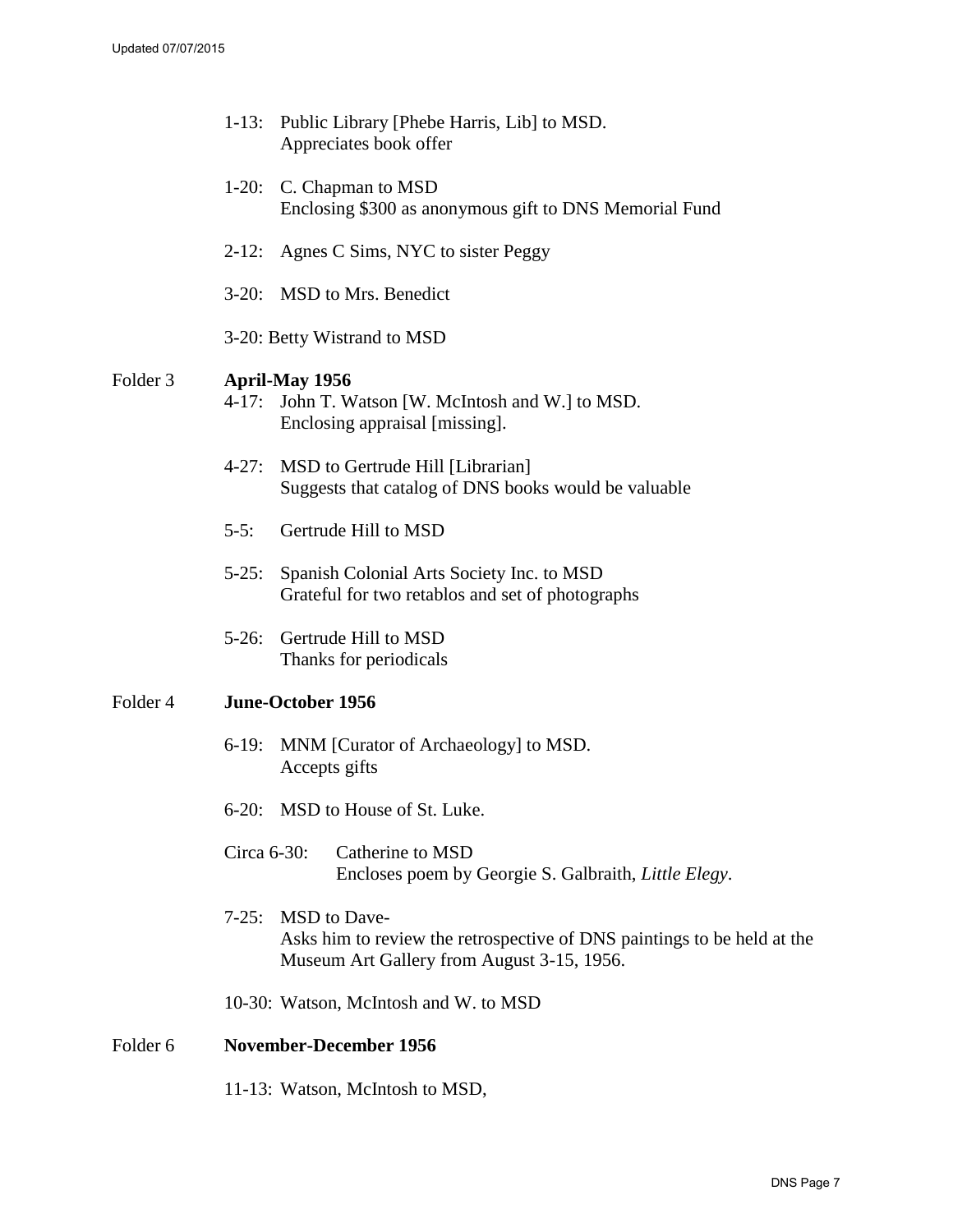Enclosing order approving Final Account and Report of the Executive Etc.

- <span id="page-7-0"></span>11-16: MSD to four legatees enclosing bequests
- 11-19: MSD to two legatees
- 11-20: MSD to W. McIntosh and W. with checks for payment of fees
- 11-27: MSD to two legatees
- 12-3: MSD to two legatees
- 12-4: MSD to three legatees

### Folder 7 **Later years.**

5-16-61: Sylvia Loomis, co-executor, Estate of MSD to U.S. Consulate, Mexico

### Section V: Photographs

| Folder 1            | Profile, black and white of DNS. By Laura Gilpin. 1952. $4^{3/8}$ x 7 <sup>1/2</sup>                                            |  |
|---------------------|---------------------------------------------------------------------------------------------------------------------------------|--|
| Folder 2            | Artist outside looking into curtained window. By Gilpin. 1946. Black and<br>white $(2)$                                         |  |
|                     | 1. Mounted $7^{3/8}$ x 9 $^{1/4}$<br>2. Unmounted $7^{3/8}$ x 9 $^{7/8}$                                                        |  |
| Folder 3            | Artist. Frontal to waist. Mounted (2), black and white. $4\frac{1}{2} \times 6\frac{3}{4}$<br>In cowboy hat and dress           |  |
| Folder 4            | Artist and friend. Mounted. Black and white. $4\frac{1}{2} \times 6\frac{3}{4}$                                                 |  |
| Folder 5            | Unidentified woman. Mounted. Black and white. $8 \times 11^{-1/2}$                                                              |  |
| Folder 6            | Album. Marked on cover: "DNS in March 1953." Seven snapshots, black and<br>white, various sizes. Pictures of artist and others. |  |
| Folder <sub>7</sub> | Tape, cassette. Labeled: "Interview with Maria Chabot 5/31/00."                                                                 |  |
| Folder <sub>8</sub> | Black and white. $3^{1/4}$ x 4 $^{1/4}$ . Pictures of DNS works.                                                                |  |
|                     |                                                                                                                                 |  |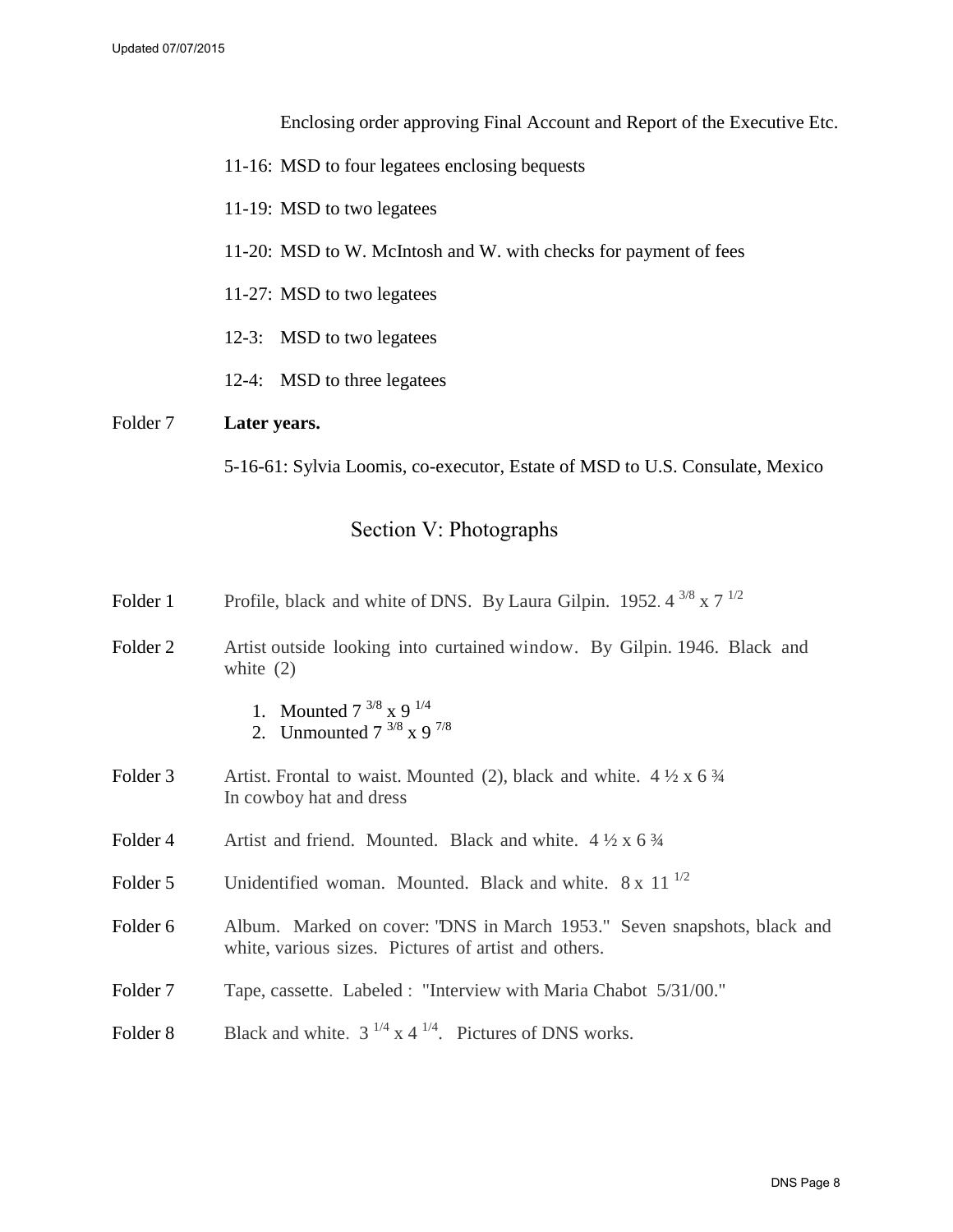### Section VI: Miscellaneous

A. Biographic : DNS; Maria Chabot

# <span id="page-8-0"></span>Box 164

- Folder 1 DNS biographic sketch. From DNS exhibit at the HSFF, November -December 2000. 3 pp. Photocopy.
- Folder 2 Essay. The [DNS] Trail. By Irene von Horvath. September 12, 2000. 4 pp. Photocopy.
- Folder 3 Maria Chabot biographic sketch. Source unknown. 3 pp.
- Folder 3-A *A Book About DNS by her family and friends*. Circa 1955 Handwriting of names of several authors.

### B. Exhibition History, DNS

- Folder 4 DNS exhibition history at MFA. 4 pp.
- Folder 5 DNS works in the permanent collection of MFA. 1 pg.

### C. DNS Memorial Collection

Folder 6 Booklet. Bound. *The [DNS] Memorial Collection*. Softback. 52 pp. MNM Library. 1957

> Foreword. By MSD. Pgs. 1-2. Books. Listed by title and subject matter; pgs. 1-24. Further lists by subject matter; pgs. 25-34. Pamphlets, reprints; pgs. 35-41. Periodicals, bulletins; pgs. 41-48. Programs, catalogs; pgs. 49-52.

### D. Other Papers

- Folder 7 Booklet. Photocopy. [DNS] At Her Printmaking Studio. c. 1953. Photographer: unknown. 8 pp. Photographs of DNS and others.
- Folder 8 Copyright applications (2), Class A. Photocopies. DNS.

Covers : *Hamlet in Block Prints.* December 12, 1949 *Handbook of Indian Dances*. Photo July 24, 1950.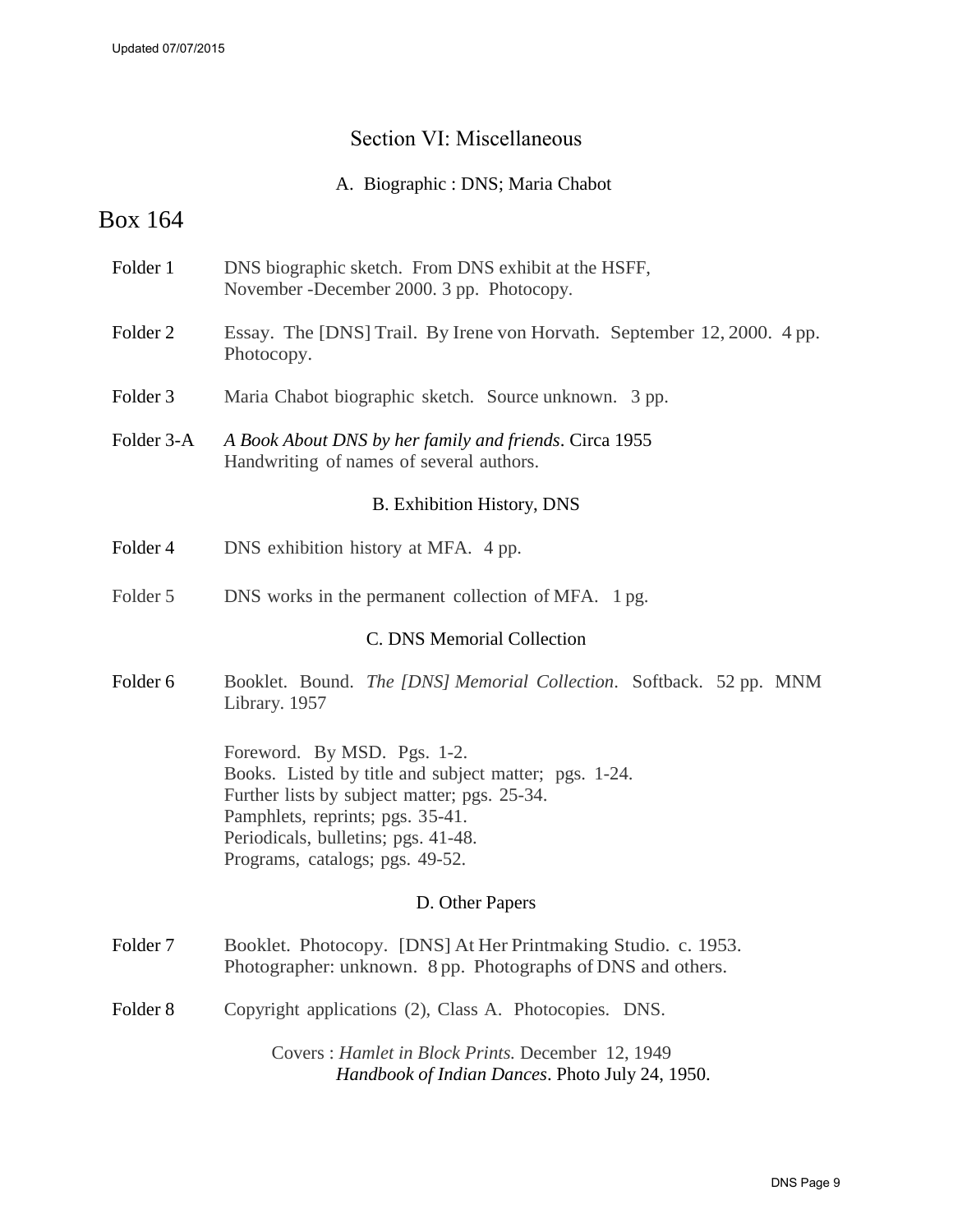### Section VII: Finished Work and Sketches

<span id="page-9-0"></span>**Oversize** 

Box 59

A. Books, Shakespeare

*W. Shakespeare's Hamlet, Prince of Denmark in block prints by D.N.S.* [i.e. Dorothy Newkirk Stewart], 1949. (2 copies)

*A midsommer night's dream by Will Shakspeer ; abridged and presented in block print by D.N.S.,* 1954. (2 copies)

B. Book, *Hornacias* (2 copies)

*Hornacinas : stories of niches and corners of Mexico city text and illustrations, by D. N. S.* Mexico : printed by Editorial "Cvltvra,"1933.

### C. Block print Block

print, mounted. 9 x 12 1/2 Titled *Fording Goats*. By DNS. Longhand at bottom center: New Mexico Industries. At bottom right: DNS 1929.

#### D. Charcoal drawings

- 1. Felix Marked "Property of Maria Chabot"
- 2. Pedro
- 3. Mora
- 4. Osita
- 5. Relampago
- 6. Alazan
- 7. Felix
- 8. Felix…Chorizo Leg
- 9. Gordo

10. Juana Marked on back "Lot 142 Drawing from Life Study of Hand and Sword"

#### E. Transparencies

- 1. Photograph San Francisco St. towards Cathedral
- 2. Photograph Plaza looking East
- 3. Uncle Sam and His 48…
- 4. Shard of majolica
- 5. Holy family
- 6. Cowboy silver hat, stirrups, accoutrement
- 7. Battle scene
- 8. Gold necklace and earrings